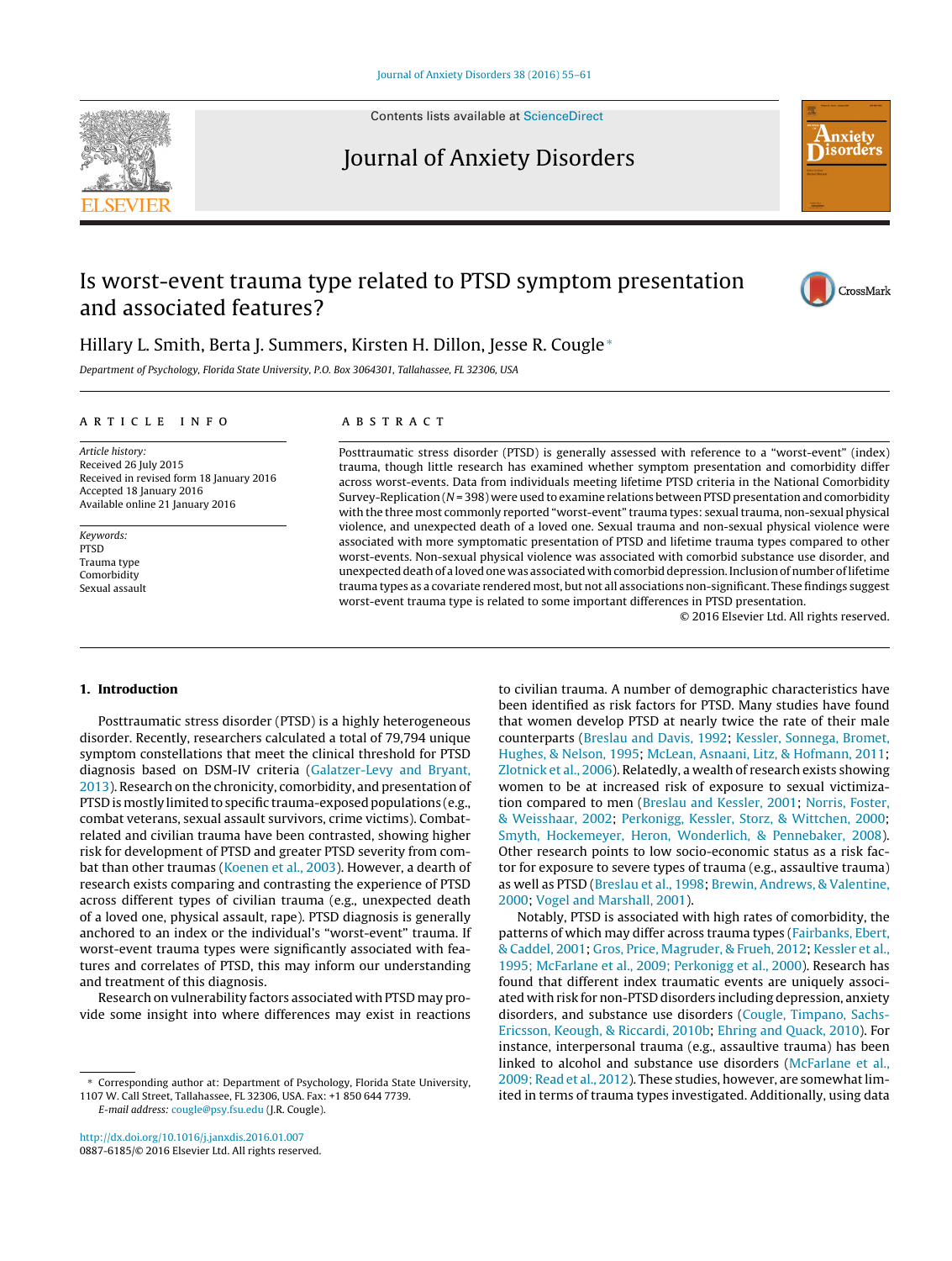from the original National Comorbidity Survey, researchers found that individuals who endorsed experiencing a life-threatening accident, witnessing violence to others, or sexual molestation showed the highest risk for the development of major depressive disorder (MDD) following PTSD onset ([Breslau,](#page--1-0) [Davis,](#page--1-0) [Peterson,](#page--1-0) [&](#page--1-0) [Schultz,](#page--1-0) [2000\).](#page--1-0) Further, a worst-event trauma of unexpected death of a loved one has been linked to the experience of panic attacks among those with PTSD [\(Cougle,](#page--1-0) [Feldner,](#page--1-0) [Keough,](#page--1-0) [Hawkins,](#page--1-0) [&](#page--1-0) [Fitch,](#page--1-0) [2010a\).](#page--1-0)

Extant literature has found links between PTSD diagnosis with pre- and post-trauma psychopathology. Examining data from the Early Developmental Stages of Psychopathology (EDSP) sample, researchers found elevated rates of pre-existing substance use disorders, anxiety disorders, and major depression in individuals who later developed PTSD ([Perkonigg](#page--1-0) et [al.,](#page--1-0) [2000\).](#page--1-0) With regard to post-trauma psychopathology development, [Perkonigg](#page--1-0) et [al.\(2000\)](#page--1-0) found that rates of substance use disorders and MDD increased, but rates of anxiety disorders were affected differently across diagnoses (i.e., increased rates of generalized anxiety disorder (GAD) and agoraphobia, but other anxiety disorders remained unaffected). If high rates of pre-existing comorbidity or differential risk for secondary development of comorbid psychopathology are associated with certain trauma types, this could have important diagnostic and treatment implications. Specific relationships of this sort have been given little attention in the literature.

PTSD symptom presentation appears to vary reliably by type of traumatic experience [\(Elhai,](#page--1-0) [Frueh,](#page--1-0) [Gold,](#page--1-0) [Gold,](#page--1-0) [&](#page--1-0) [Hamner,](#page--1-0) [2000;](#page--1-0) [Kelley,](#page--1-0) [Weathers,](#page--1-0) [McDevitt-Murphy,](#page--1-0) [Eakin,](#page--1-0) [&](#page--1-0) [Flood,](#page--1-0) [2009;](#page--1-0) [Rasmussen,](#page--1-0) [Smith,](#page--1-0) [&](#page--1-0) [Keller,](#page--1-0) [2007\).](#page--1-0) For instance, existing research has found that interpersonal trauma is associated with more symptomatic PTSD presentation and longer duration of symptoms when compared to non-interpersonal trauma such as exposure to natural disaster or motor vehicle accident ([Chapman](#page--1-0) et [al.,](#page--1-0) [2012;](#page--1-0) [Chung](#page--1-0) [&](#page--1-0) [Breslau,](#page--1-0) [2008;](#page--1-0) [Cougle,](#page--1-0) [Resnick,](#page--1-0) [&](#page--1-0) [Kilpatrick,](#page--1-0) [2013;](#page--1-0) [Ehring](#page--1-0) [and](#page--1-0) [Quack,](#page--1-0) [2010;](#page--1-0) [Ford,](#page--1-0) [Steinberg,](#page--1-0) [&](#page--1-0) [Zhang,](#page--1-0) [2011;](#page--1-0) [Green](#page--1-0) et [al.,](#page--1-0) [2000;](#page--1-0) [Lancaster,](#page--1-0) [Melka,](#page--1-0) [&](#page--1-0) [Rodriguez,](#page--1-0) [2009;](#page--1-0) [Resnick,](#page--1-0) [Kilpatrick,](#page--1-0) [Dansky,](#page--1-0) [Saunders,](#page--1-0) [&](#page--1-0) [Best,](#page--1-0) [1993\).](#page--1-0) In terms of differential severity across diag-nostic symptom clusters, Amir, Kaplan, and Kotler [\(1996\)](#page--1-0) examined symptom presentation differentially across trauma type in a sample of Israeli civilians and military personnel. They found intrusive re-experiencing and avoidance symptoms were greatest among individuals exposed to combat, lower among those exposed to civilian terrorism, and lowest among those exposed to motor vehicle accidents. The severity of symptoms was not significantly different between the latter two groups. [Kelley](#page--1-0) et [al.](#page--1-0) [\(2009\)](#page--1-0) found differentiation in symptom presentation between sexual assault, motor vehicle accident, and unexpected death of a loved one in a large college sample. Their analyses revealed that sexual assault was related to the greater re-experiencing, avoidance/numbing, and hyperarousal symptoms compared to the other index events, with no differences in PTSD symptom presentation between death of a loved one and accident traumas.

Although extant research on PTSD has brought to light certain trends in pre-trauma psychopathology and vulnerabilities to posttrauma psychopathology, existing research examining differential characteristics of PTSD across trauma type is limited by a number of factors. Most studies have focused on non-representative samples or investigated specific trauma-exposed populations in isolation, rather than comparing across traumatic experiences. In addition, only a few studies have compared PTSD following unexpected death of a loved one, which is among the most commonly reported trauma types, to other forms of trauma [\(Kessler](#page--1-0) et [al.,](#page--1-0) [1995;](#page--1-0) [Keyes](#page--1-0) et [al.,](#page--1-0) [2014;](#page--1-0) [Vrana](#page--1-0) [and](#page--1-0) [Lauterbach,](#page--1-0) [1994;](#page--1-0) [Zisook,](#page--1-0) [Chentsova-Dutton,](#page--1-0) [&](#page--1-0) [Shuchter,](#page--1-0) [1998\).](#page--1-0) In order to explore differences in PTSD presentation across trauma type, researchers would

require access to a representative population that has greater variance in reported trauma types.

The current study sought to explore differences in demographics, trauma history, comorbidity and symptom presentation across trauma types in a large epidemiological sample (National Comorbidity Survey-Replication; NCS-R) of individuals meeting diagnostic criteria for lifetime PTSD ( $n = 389$ ). Kessler and colleagues examined data from the original NCS with similar aims, but focused on risk factors for PTSD development and did not examine differential rates of comorbidity, chronicity, sociodemographic variables, and symptom presentation across worst-event trauma type [\(Kessler](#page--1-0) et [al.,](#page--1-0) [1995\).](#page--1-0) To address our aims, we examined the three most endorsed types of worst-event traumas: sexual trauma, non-sexual physical violence, and unexpected death of a loved one. Given previous research showing greater symptom severity and longer duration of PTSD in survivors of sexual trauma, we hypothesized greater severity, and chronicity-related outcomes would be more strongly associated with sexual worst-event trauma compared to other worst-event traumas. Based on existing findings linking substance and alcohol use disorders to interpersonal and assaultive trauma [\(McFarlane](#page--1-0) et [al.,](#page--1-0) [2009;](#page--1-0) [Ouimette,](#page--1-0) [Kimerling,](#page--1-0) [Shaw,](#page--1-0) [&](#page--1-0) [Moos,](#page--1-0) [2000;](#page--1-0) [Read](#page--1-0) et [al.,](#page--1-0) [2012\),](#page--1-0) we hypothesized that post-trauma onset of substance use disorders would be associated with worst-events of sexual and physical trauma. Bearing in mind the limited literature investigating differences in comorbidity among PTSD worst-events, we considered analyses examining pre-existing and comorbid disorders to be exploratory in nature. Further, recognizing that cumulative trauma has been evidenced to be a powerful predictor of PTSD severity, comorbidity, and associated features [\(Cloitre](#page--1-0) et [al.,](#page--1-0) [2009;](#page--1-0) [Mueser](#page--1-0) et [al.,](#page--1-0) [2004;](#page--1-0) [Schumm,](#page--1-0) [Briggs-Phillips,](#page--1-0) [&](#page--1-0) [Hobfoll,](#page--1-0) [2006\),](#page--1-0) we ran additional analyses including lifetime number of trauma types endorsed in order to examine whether relationships between trauma type and outcome variables are accounted for by number of trauma types experienced.

### **2. Method**

### 2.1. Sample

The NCS-R is composed of adult respondents ( $n = 9282$ ) selected from a nationally representative, multi-stage clustered area probability sample of households within the contiguous United States. Participants completed face-to-face, in-person interviews at their places of residence between February 2001 and April 2003. Interviews were conducted in two parts. Part I included all core World Health Organization Composite International Diagnostic Interview (WMH-CIDI, 1990) disorders and was administered to all respondents. Part II assessed risk factors and other correlates of the core disorders as well as diagnosis of secondary disorders and was administered to 5692 of the original respondents and oversampled respondents with existing clinically significant psychopathology. A more detailed description of the procedures used in the NCS-R and complex-sampling weights used in analyzing this data can be found in the reviews by Kessler and colleagues ([Kessler](#page--1-0) et [al.,](#page--1-0) [2004;](#page--1-0) [West,](#page--1-0) [2008\).](#page--1-0)

For the current paper, we examined a subset of responders who met diagnostic criteria for PTSD in their lifetime  $(n = 398)$  based on reported reactions anchored to a worst-event index trauma and completed Part I and Part II of the NCS-R. See [Table](#page--1-0) 1 for demographics.

#### 2.2. Diagnostic assessment

The NCS-R utilized the World Mental Health Survey Initiative version of the WMH-CIDI to assess lifetime anxiety, mood, and sub-